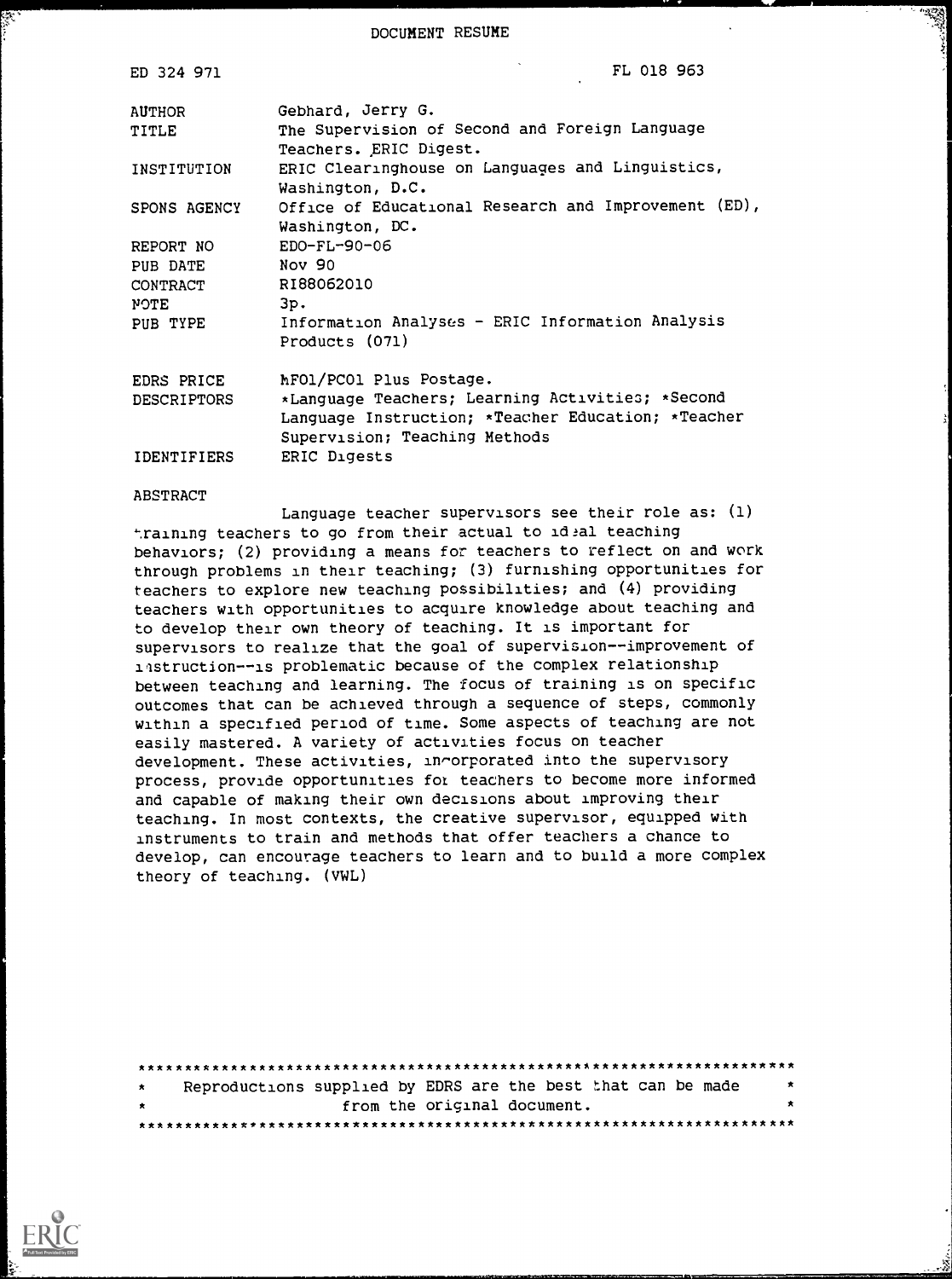**ERIC** Clearinghouse on Languages and Linguistics

Center for Applied Linguistics The Supervision of Second **Foreign Language Teachers**<br>US DEPARTMENT OF EQUCATION<br>COUCATIONAL RESOURCES INFORMATION<br>EDUCATIONAL RESOURCES INFORMATION CENTER IERICI 6.

Prepared by ferry G. Gebhard Janus Pannonius University, Hungary

received from the person or organization. IIIIIII<br>originating.it

0 Minor changes nave been made 10 .mPrOue reproduchon otallty

Points of view or opinions stated in this docu<br>ment ido inot inecessarily vepresent lofficial OE RI position or policy

November 1990 EDO-FL-90-06

 $\left\{ \begin{matrix} 1 & 1 \\ 1 & 1 \\ 1 & 1 \end{matrix} \right\}$ 

This Digest is a joint publication of the ERIC Clearinghouse on Languages and Linguistics and the Teachers of English to Speakers of Other Languages, Inc. (TESOL), 1600 Cameron Street, Alexandria, Virginia 22314, U.S.A. (703) 836-0774.

## Teacher Supervision Defined

At a fundamental level, language teacher supervision is an ongoing process of teacher education in which the supervisor observes what goes on in the teacher's classroom with an eye toward the goal of improved instruction. The traditional role of supervisors within this process has been:

to prescribe the best way to teach and to model teaching;

to direct or guide the teacher's teaching; and

• to evaluate progress.

ERIC

Recently, however, supervisors have modified their role. They now see the following as their primary responsibilities:

to train new teachers to go from their actual to idual teaching behavior;

to provide the means for teachers to reflect on and work through problems in their teaching;

• to furnish opportunities for teachers to explore new teaching possibilities; and

teaching and to develop their own theory of teaching.

# The Problematic Goal of Language Teacher Supervision

It is important for supervisors to realize that the goal of supervision--improvement of instruction--is problen. atic because of the complex relationship between teaching and learning. In short, not enough is known about how teaching behaviors result in student learning to define or measure instructional improvement in all teaching settings. This lack of a clear definition has led some teacher educators to question how the improvement of instruction can be considered the goal of teacher supervision.

Other teacher educators poini out that improvement can be perceived in more than one way Rather than basing the concept of improvement on the relationship between teaching behavior and learning outcome, improvement can be assessed by comparing what teachers are expected to be doing in a specific teaching

context with what they actually do. As Gaies and Bowers (1990) put it, "the supervisory process has as its goal helping teachers reduce the discrepancy between actual teaching behavior and ideal teaching behavior" (p. 169). For example, if a teacher has been doing 98% of the talking in the class, a reduction to 75% would show improvement. Realization of improved instruction requires that supervisors provide both training and opportunities for personal and professional development (Freeman, 1989; Richards, 1990).

### Supervision as Teacher Training

teaching possibilities, and<br>• to afford teachers chances to acquire knowledge about<br>• to afford teachers chances to acquire knowledge about<br>• the stational teachers are a behavior As Freeman points out, the focus of training is on "specific outcomes that can be achieved through a clear sequence of steps, commonly within a specified period of time. The aspects of teaching that are seen as trainable are discrete chunks, usually based on knowledge or skills, that can be isolated, practiced, and ultimately mastered" (1989, p.39). Teachers can be trained to manipulate a questioning behaviors, use of classroom space, behaviors that keep students on task, and amount of teacher talk.

Observation. When the focus is on training, the supervisory process usually begins with a pre-observation conference to determine which aspects of the teacher's behavior call for attention. Next, the supervisor observes the interaction in the teacher's classroom, focusing on the predetermined areas of teaching, sometimes using an observation instrument. The supervisor and teacher then meet for a post-observation conference to discuss the class, using the supervisor's observations as the center of discussion. This process then cycles back to decisions about which areas of teaching will be addressed next.

Observation Instruments. Used for training purposes, these instruments aim at description and take the form of one of the following: 1) check lists of behaviors from which the observed behaviors of teachers are checked off by the supervisor, (2) sign systems that are used to record the number of occurrences of particular behaviors within a set period of time; or (3) category systems from which observed behaviors are coded.

Center for Applied Linguistics, 1118 22nd Street, NW, Washington, DC 20037